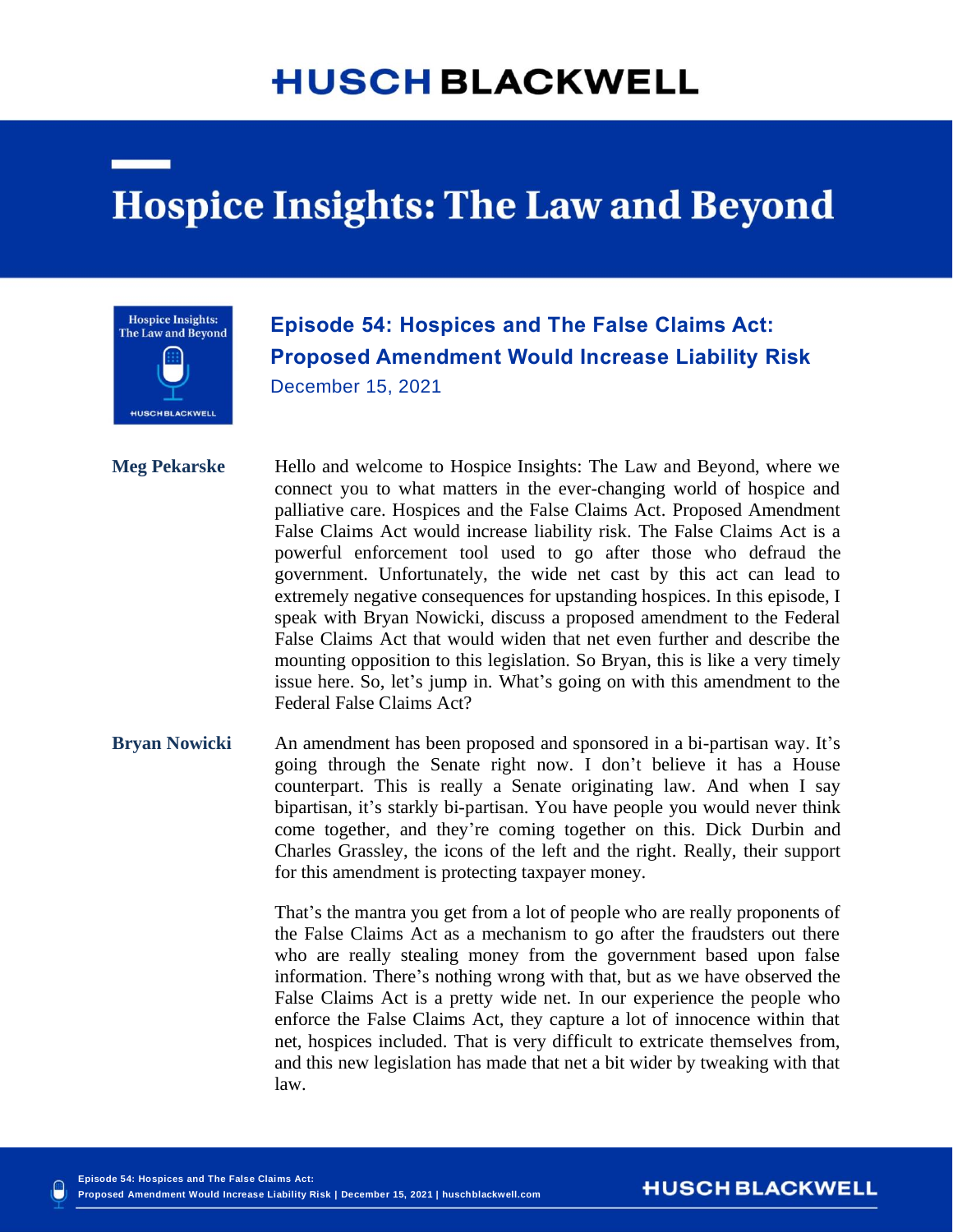**Meg Pekarske** So tell me, the net is already wide. How is it getting wider with this amendment that's being proposed?

**Bryan Nowicki** Well the False Claims Act, there's a limiting principal that the Supreme Court identified a few years ago, and it's called materiality. What the Supreme Court held is that you may not have full compliance with every single Medicare regulation for example. But just because you're not fully compliant with every single regulation doesn't mean that you're trying to defraud the government. The only regulations that really matter from a payment perspective and therefore from a False Claims Act perspective are the ones that are material to the government. What does the government really want you to do in order to receive a payment from the government? So, a regulation might say you got to dot all your i's. Well okay. I didn't dot an "i". Are you going to deny payment for that? And often times the government will not.

> There are insubstantial violations or regulations that do not result in an inappropriate payment. So the government identified that principal and said we're only going to, the False Claims Act is only going to address violations that are material to payment. Now, what this amendment has done is it has identified burdens of proof to demonstrate whether a violation is material or immaterial. Except for whistleblowers in the government it needs to establish immateriality by a preponderance of the evidence. That's the lowest burden of proof. It's like 51% that whistleblowers, they just need to show by a preponderance that a violation is material. To show immateriality which is what the provider would want to show, that compliance with a regulation is immaterial, the provider needs to show that by clear and convincing evidence. That's a heightened burden of proof.

> So, what the legislation is doing is it's making it easier for whistleblowers to show materiality, making it more difficult for providers to show immateriality. That's the tweak that is relatively subtle but as a litigator you get experience in court. The burden of proof can be everything about a case. So even adjusting the burden of proof like this can have very serious consequences if providers want to take this position that their violation of a regulation was immaterial.

**Meg Pekarske** Well, I think you and I were particularly concerned. You talk about "i" dotting, "t" crossing issues, you know, hospice has a lot of them. I mean, more so than I think really any other provider in terms of these six conditions of payment. Like a certification there could be 50 things technically maybe you could do wrong on this form, but should it be the difference in not getting paid or like in election form for someone has to happen to be on care for a year and someone's going to say, well you know you didn't include a full day. It was only a partial day. It was only a partial day or something to say well you know you don't have a valid effective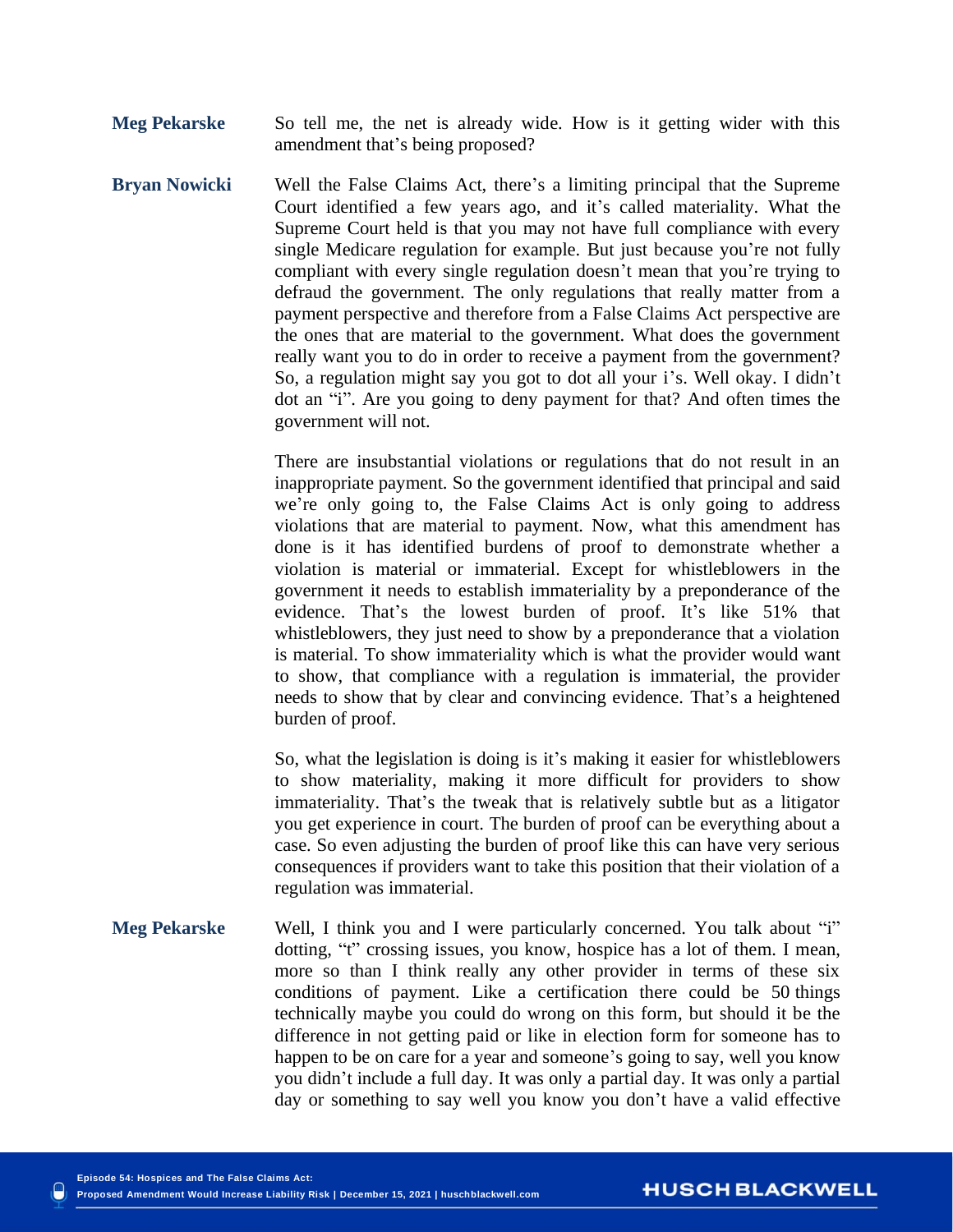date if it didn't have the year and you only had the day. Whatever. Is that really, really material to pay then? And so, I was alarmed by this, and I do think there are other folks that are alarmed by this too. I know the American Hospital Association, didn't they write a latter and I think other associations? But I almost feel like it's been sleeping there, and I don't know that it's really gotten the attention that it should by providers' associations. This is bad for providers.

**Bryan Nowicki** Right. There is a letter that has been delivered to Senator Durbin, Senator Grassley in opposition to this legislation making a number of the points that I just described about this unfair burden shifting. It's a letter in the initial draft. I think the most recognizable name on it is probably the American Hospital Association. There may be other 20 or 30 other organizations. I would expect for as significant as this legislation is that there are 200 to 300 organizations out there opposing this, because this could really change the way the False Claims Act is enforced, and to the detriment of providers, making it more difficult. And it's not only with that shifting of the burden or raising the bar for providers.

> The source of information about materiality is often the government because what you're doing is you're looking at when has government paid despite a violation? Because if they're paying despite a violation, and you have evidence of that, then that's good evidence that it's an immaterial violation. One other provision of this amendment is it allows the government to raise defenses to discovery requests that are directed at it to get exactly that kind of information. So, in litigation, a lot of times you're seeing documents, not just from other parties but from third parties who are not part of the litigation. So the False Claims Act suit, as a provider, you'd be subpoenaing the government to say, I want all of your information about how often you paid or not paid based upon this violation. And now this amendment arms the government with the ability to come back with objections based upon proportionality and undue burden and maybe shift the cost under the provider. Very much a disincentive to getting that information.

> So the bars been lifted and it's going to be harder to gather the evidence to satisfy that heightened standard. And so again, from the provider's side of this, it seems to us to make sense that the opposition to this hopefully will snowball and become more aggressive and these amendments won't pass as written.

**Meg Pekarske** And Bryan, it's been moving through committee and as you said with bipartisan support there and it doesn't die at the end of 2021, because I think based on the congressional calendar it would be live for a whole another year. And so this could potentially gain momentum as you said, and given that everyone wants to be "against fraud," you know it's easier to lend support and oh we passed some legislation because we all feel like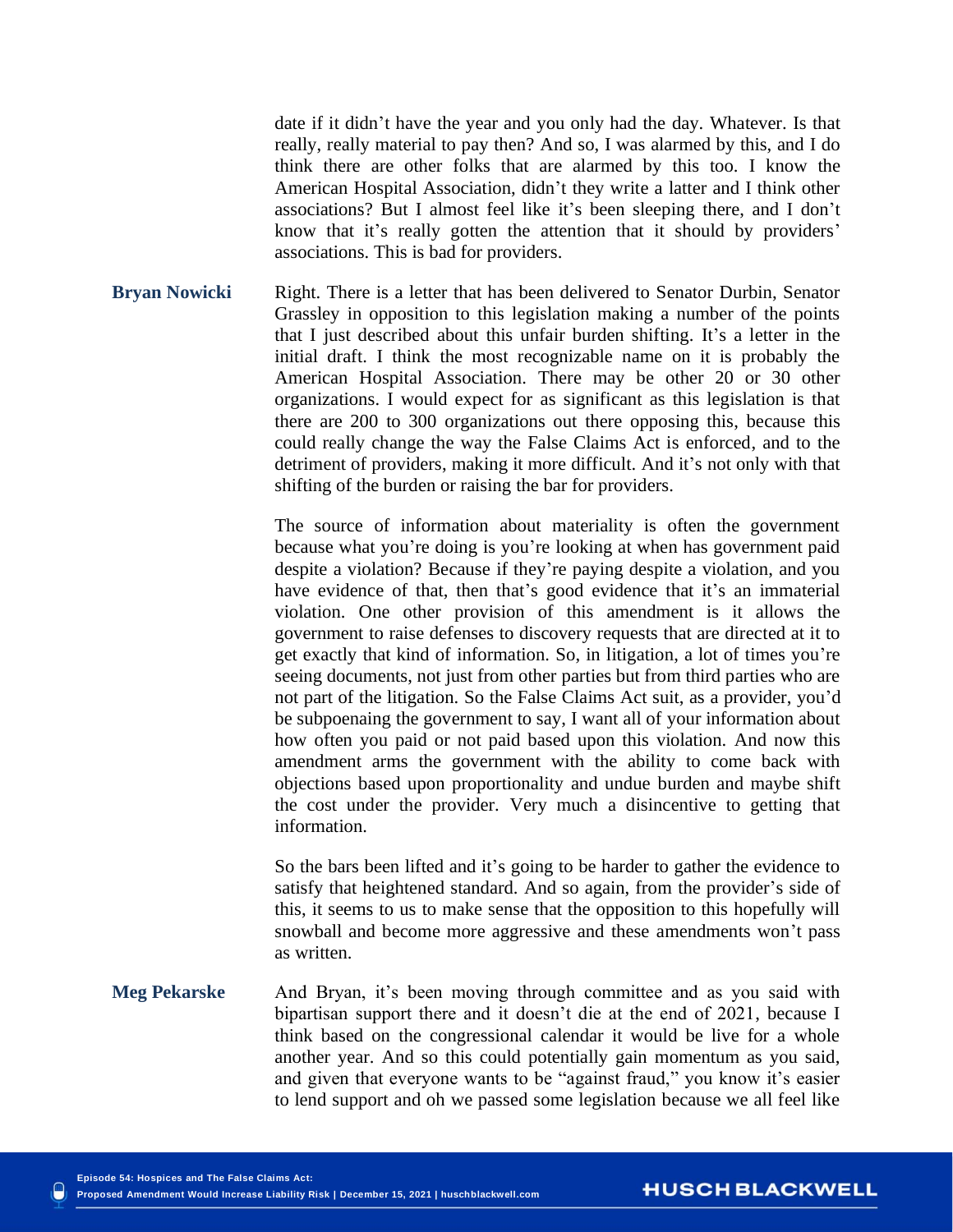there's a lot of stalemate going on.

So I think it's something that folks should watch, and, Bryan, we can probably link to the podcast notes a link to the bill so people could if they're interested follow that as well as the American Hospital Association letter.

**Bryan Nowicki** Yes absolutely. Then you can kind of see what the bill does. The press release issued by the senators and then the letter from the AHA. And you can see that context and, you know, if there's an opportunity to join in the effort, you'll have what you need to get involved.

**Meg Pekarske** And I think for hospices in particular because so much of the False Claim Act activity and sort of the case law being made is being made in the hospice arena. This is not, you know, sometime to say 'oh this doesn't really impact me,' because I think hospices in addition to all of their audit activity are subject to a lot of False Claim Act and whistleblower activity. And so this really does affect our industry pretty tremendously if it went through.

> So I think people should reach out to their state and national associations and, you know, kind of rally around and make sure that legislators understand the other side of this; especially about how the materiality plays out in hospice with all of this "i" dotting and "t" crossing stuff that you can somehow say is material. And we can all say like, 'oh the government's not really going to go after.' There's been no year on the end of, you know, an election, but I mean if it gets the principle of this matter, and I think you and I have seen sometimes silly things that get more traction than they really should. Because as you said Bryan, things could get down to well, what's the burden of proof and how can I disprove that it's immaterial? I mean, you can't just say that's silly.

- **Bryan Nowicki** Yes, and anytime you're incentivizing people to bring these kinds of suits because you're making it easier for them to do that, oftentimes it's just being at the very introductory level of an investigation is punishment in and of itself. You get investigated by the government based upon the False Claims Act case, it's not even a lawsuit yet. But you're talking about months and months and tens of hundreds of thousands of dollars just fighting off that investigation. So it's not as if you have to wait for court to feel the effects of this. This kind of opens the gates a bit more to embroil people in the preliminary side of this, which is also very burdensome to provide it.
- **Meg Pekarske** Yes, absolutely. Thanks for bringing this issue to the forefront. But I hope it draws attention to this because people have a lot to focus on these days. But I think this is really important and an opportunity for folks to bind together on something. So we'll have those links in our podcast notes. As